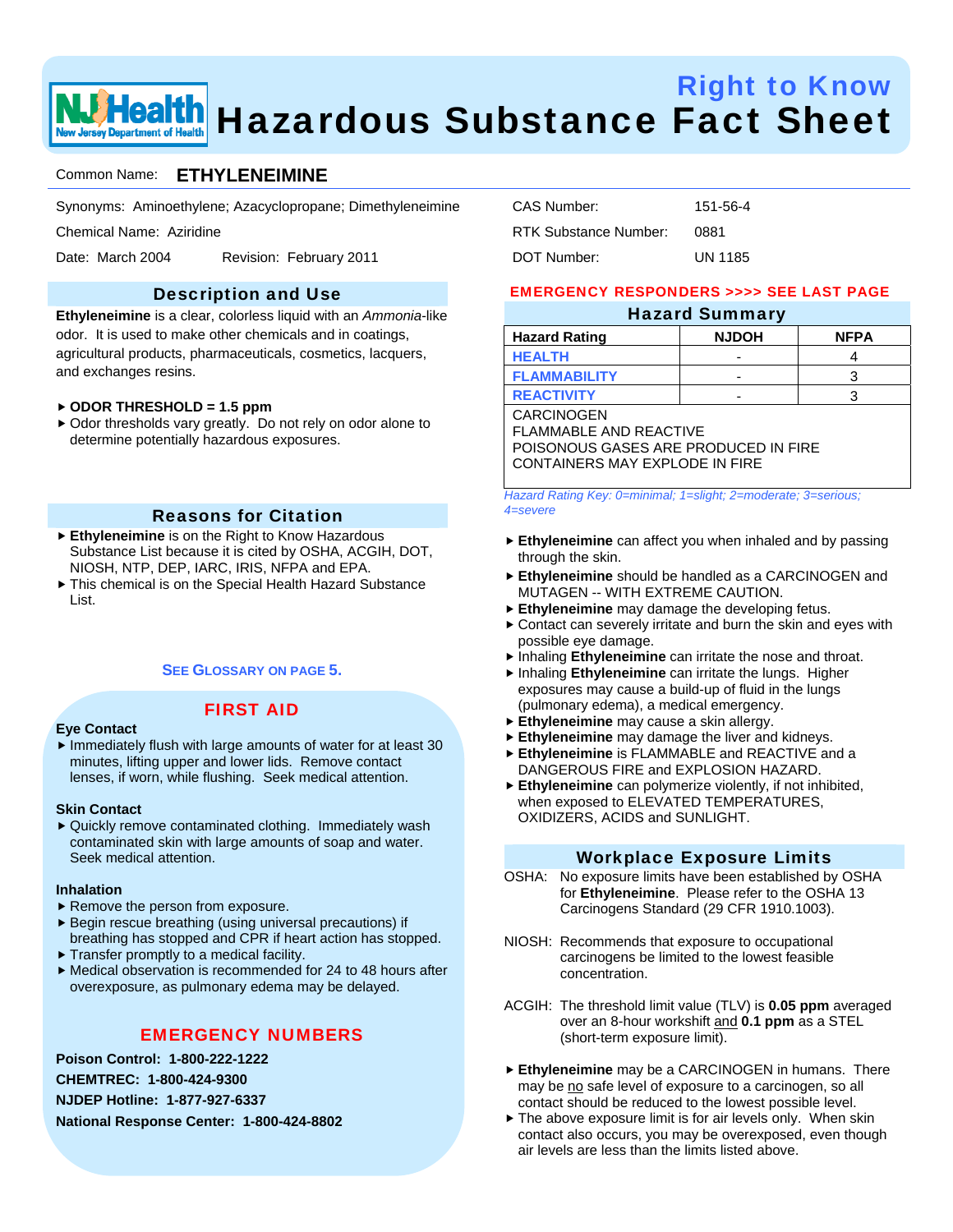## Determining Your Exposure

- Read the product manufacturer's Material Safety Data Sheet (MSDS) and the label to determine product ingredients and important safety and health information about the product mixture.
- $\blacktriangleright$  For each individual hazardous ingredient, read the New Jersey Department of Health Hazardous Substance Fact Sheet, available on the RTK website (www.nj.gov/health/eoh/rtkweb) or in your facility's RTK Central File or Hazard Communication Standard file.
- $\blacktriangleright$  You have a right to this information under the New Jersey Worker and Community Right to Know Act and the Public Employees Occupational Safety and Health (PEOSH) Act if you are a public worker in New Jersey, and under the federal Occupational Safety and Health Act (OSHA) if you are a private worker.
- ▶ The New Jersey Right to Know Act requires most employers to label chemicals in the workplace and requires public employers to provide their employees with information concerning chemical hazards and controls. The federal OSHA Hazard Communication Standard (29 CFR 1910.1200) and the PEOSH Hazard Communication Standard (N.J.A.C. 12:100-7) require employers to provide similar information and training to their employees.

This Fact Sheet is a summary of available information regarding the health hazards that may result from exposure. Duration of exposure, concentration of the substance and other factors will affect your susceptibility to any of the potential effects described below.

## Health Hazard Information

#### **Acute Health Effects**

The following acute (short-term) health effects may occur immediately or shortly after exposure to **Ethyleneimine**:

- $\triangleright$  Contact can severely irritate and burn the skin and eyes with possible eye damage.
- **F** Inhaling **Ethyleneimine** can irritate the nose and throat.
- **F** Inhaling **Ethyleneimine** can irritate the lungs causing coughing and/or shortness of breath. Higher exposures may cause a build-up of fluid in the lungs (pulmonary edema), a medical emergency, with severe shortness of breath.

#### **Chronic Health Effects**

The following chronic (long-term) health effects can occur at some time after exposure to **Ethyleneimine** and can last for months or years:

#### *Cancer Hazard*

- **Ethyleneimine** may be a CARCINOGEN in humans since it has been shown to cause lung and liver cancer in animals.
- $\blacktriangleright$  Many scientists believe there is no safe level of exposure to a carcinogen.

## *Reproductive Hazard*

- **Ethyleneimine** may damage the developing fetus.
- **Ethyleneimine** may damage the testes (male reproductive glands).

#### *Other Effects*

- **F** Inhaling **Ethyleneimine** can irritate the lungs. Repeated exposure may cause bronchitis to develop with coughing, phlegm, and/or shortness of breath.
- Ethyleneimine may cause a skin allergy. If allergy develops, very low future exposure can cause itching and a skin rash.
- **Ethyleneimine** may damage the liver and kidneys.

### Medical

#### **Medical Testing**

Before first exposure and every 12 months thereafter, OSHA requires your employer to provide a work and medical history and exam, which shall include:

- $\blacktriangleright$  Liver function tests
- $\blacktriangleright$  Chest x-ray and lung function tests

If symptoms develop or overexposure is suspected, the following are recommended:

- $\blacktriangleright$  Evaluation by a qualified allergist can help diagnose skin allergy.
- $\blacktriangleright$  Kidney function tests
- $\triangleright$  Consider chest x-ray after acute overexposure

OSHA requires your employer to provide you and your doctor with a copy of the OSHA 13 Carcinogens Standard (29 CFR 1910.1003)

Any evaluation should include a careful history of past and present symptoms with an exam. Medical tests that look for damage already done are not a substitute for controlling exposure.

Request copies of your medical testing. You have a legal right to this information under the OSHA Access to Employee Exposure and Medical Records Standard (29 CFR 1910.1020).

#### **Mixed Exposures**

- $\blacktriangleright$  Smoking can cause heart disease, lung cancer, emphysema, and other respiratory problems. It may worsen respiratory conditions caused by chemical exposure. Even if you have smoked for a long time, stopping now will reduce your risk of developing health problems.
- $\blacktriangleright$  More than light alcohol consumption can cause liver damage. Drinking alcohol can increase the liver damage caused by **Ethyleneimine**.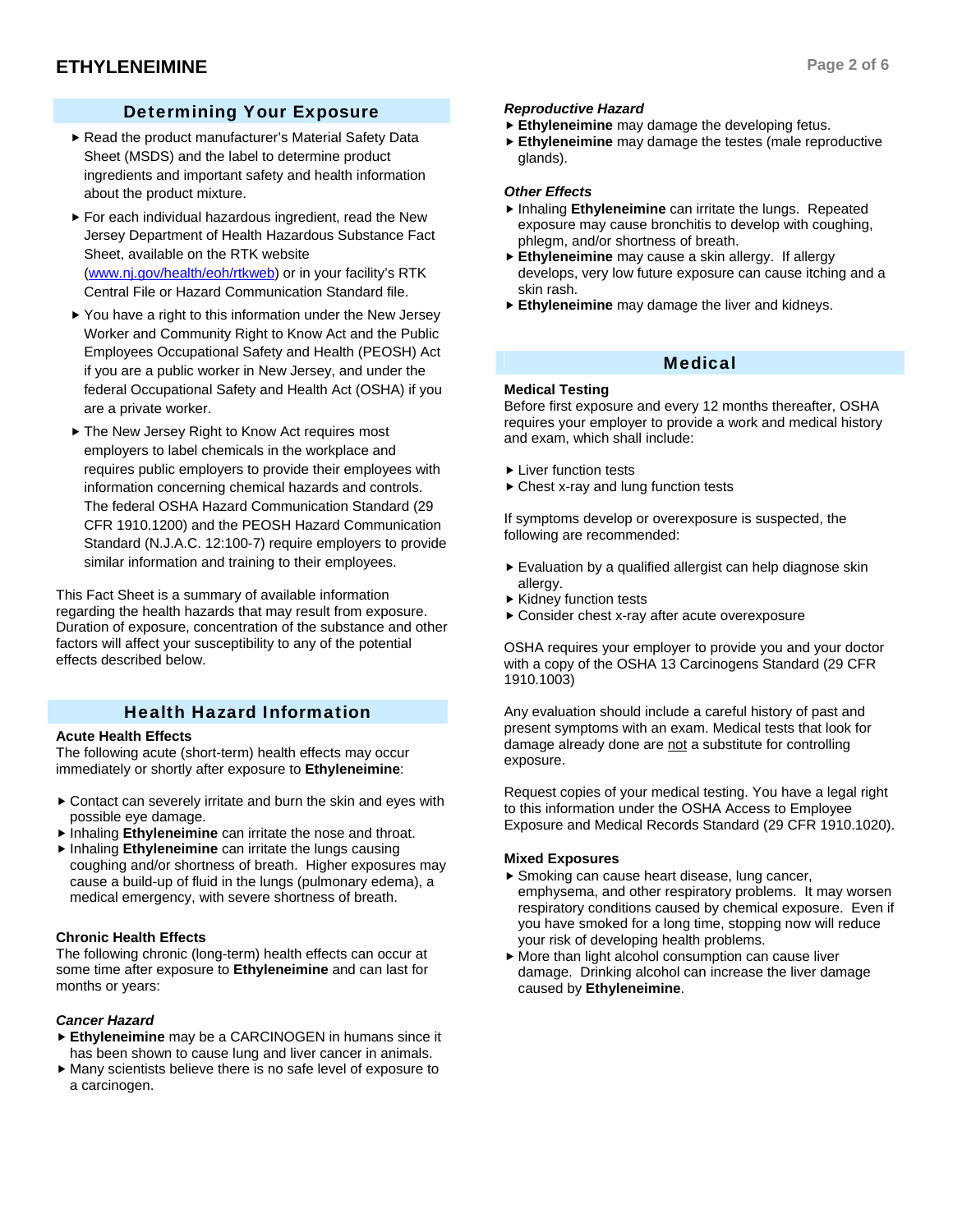## **ETHYLENEIMINE** Page 3 of 6

Very toxic chemicals, or those that are reproductive hazards or sensitizers, require expert advice on control measures if a less toxic chemical cannot be substituted. Control measures include: (1) enclosing chemical processes for severely irritating and corrosive chemicals, (2) using local exhaust ventilation for chemicals that may be harmful with a single exposure, and (3) using general ventilation to control exposures to skin and eye irritants. For further information on workplace controls, consult the NIOSH document on Control Banding at www.cdc.gov/niosh/topics/ctrlbanding/.

The following work practices are also recommended:

- $\blacktriangleright$  Label process containers.
- $\blacktriangleright$  Provide employees with hazard information and training.
- $\blacktriangleright$  Monitor airborne chemical concentrations.
- $\blacktriangleright$  Use engineering controls if concentrations exceed recommended exposure levels.
- $\blacktriangleright$  Provide eye wash fountains and emergency showers.
- $\blacktriangleright$  Wash or shower if skin comes in contact with a hazardous material.
- $\blacktriangleright$  Always wash at the end of the workshift.
- $\triangleright$  Change into clean clothing if clothing becomes contaminated.
- $\triangleright$  Do not take contaminated clothing home.
- $\triangleright$  Get special training to wash contaminated clothing.
- $\triangleright$  Do not eat, smoke, or drink in areas where chemicals are being handled, processed or stored.
- $\blacktriangleright$  Wash hands carefully before eating, smoking, drinking, applying cosmetics or using the toilet.

In addition, the following may be useful or required:

- $\blacktriangleright$  Specific actions are required for this chemical by OSHA. Refer to the OSHA 13 Carcinogens Standard (29 CFR 1910.1003).
- f Before entering a confined space where **Ethyleneimine** may be present, check to make sure that an explosive concentration does not exist.
- $\triangleright$  Where possible, transfer **Ethyleneimine** from drums or other containers to process containers in an enclosed system.

## Personal Protective Equipment

The OSHA Personal Protective Equipment Standard (29 CFR 1910.132) requires employers to determine the appropriate personal protective equipment for each hazard and to train employees on how and when to use protective equipment.

The following recommendations are only guidelines and may not apply to every situation.

#### **Gloves and Clothing**

- ▶ Avoid skin contact with **Ethyleneimine**. Wear personal protective equipment made from material which can not be permeated or degraded by this substance. Safety equipment suppliers and manufacturers can provide recommendations on the most protective glove and clothing material for your operation.
- $\triangleright$  The recommended glove material for **Ethyleneimine** is Butyl.
- $\blacktriangleright$  The recommended protective clothing material for **Ethyleneimine** is Tychem® TK, or the equivalent.
- $\blacktriangleright$  All protective clothing (suits, gloves, footwear, headgear) should be clean, available each day, and put on before work.

#### **Eye Protection**

- $\blacktriangleright$  Wear indirect-vent, impact and splash resistant goggles when working with liquids.
- $\blacktriangleright$  Wear a face shield along with goggles when working with corrosive, highly irritating or toxic substances.
- $\triangleright$  Do not wear contact lenses when working with this substance.

#### **Respiratory Protection**

*Improper use of respirators is dangerous.* Respirators should only be used if the employer has implemented a written program that takes into account workplace conditions, requirements for worker training, respirator fit testing, and medical exams, as described in the OSHA Respiratory Protection Standard (29 CFR 1910.134).

- **DO NOT USE CHEMICAL CARTRIDGE OR CANISTER** RESPIRATORS.
- lacktriangleright Where the potential exists for exposure over **0.05 ppm**, use a NIOSH approved supplied-air respirator with a full facepiece operated in a pressure-demand or other positivepressure mode. For increased protection use in combination with an auxiliary self-contained breathing apparatus or an emergency escape air cylinder.
- Exposure to **100 ppm** is immediately dangerous to life and health. If the possibility of exposure above **100 ppm** exists, use a NIOSH approved self-contained breathing apparatus with a full facepiece operated in a pressure-demand or other positive-pressure mode equipped with an emergency escape air cylinder.

#### Fire Hazards

If employees are expected to fight fires, they must be trained and equipped as stated in the OSHA Fire Brigades Standard (29 CFR 1910.156).

- **Ethyleneimine** is a FLAMMABLE and REACTIVE LIQUID.
- $\triangleright$  Use dry chemical, water spray or alcohol-resistant foam as extinguishing agents.
- **Ethyleneimine** can polymerize violently when exposed to ELEVATED TEMPERATURES, if not inhibited.
- $\triangleright$  The *vapors* of **Ethyleneimine** are NOT stabilized and may form polymers in vents or other confined spaces, resulting in fires and explosions.
- **POISONOUS GASES ARE PRODUCED IN FIRE, including** *Nitrogen Oxides*.
- **EXPLODE IN FIRE.**
- Use water spray to keep fire-exposed containers cool and to disperse vapors.
- $\blacktriangleright$  Vapor is heavier than air and may travel a distance to cause a fire or explosion far from the source and flashback.
- **Ethyleneimine** may form an ignitable vapor/air mixture in closed tanks or containers.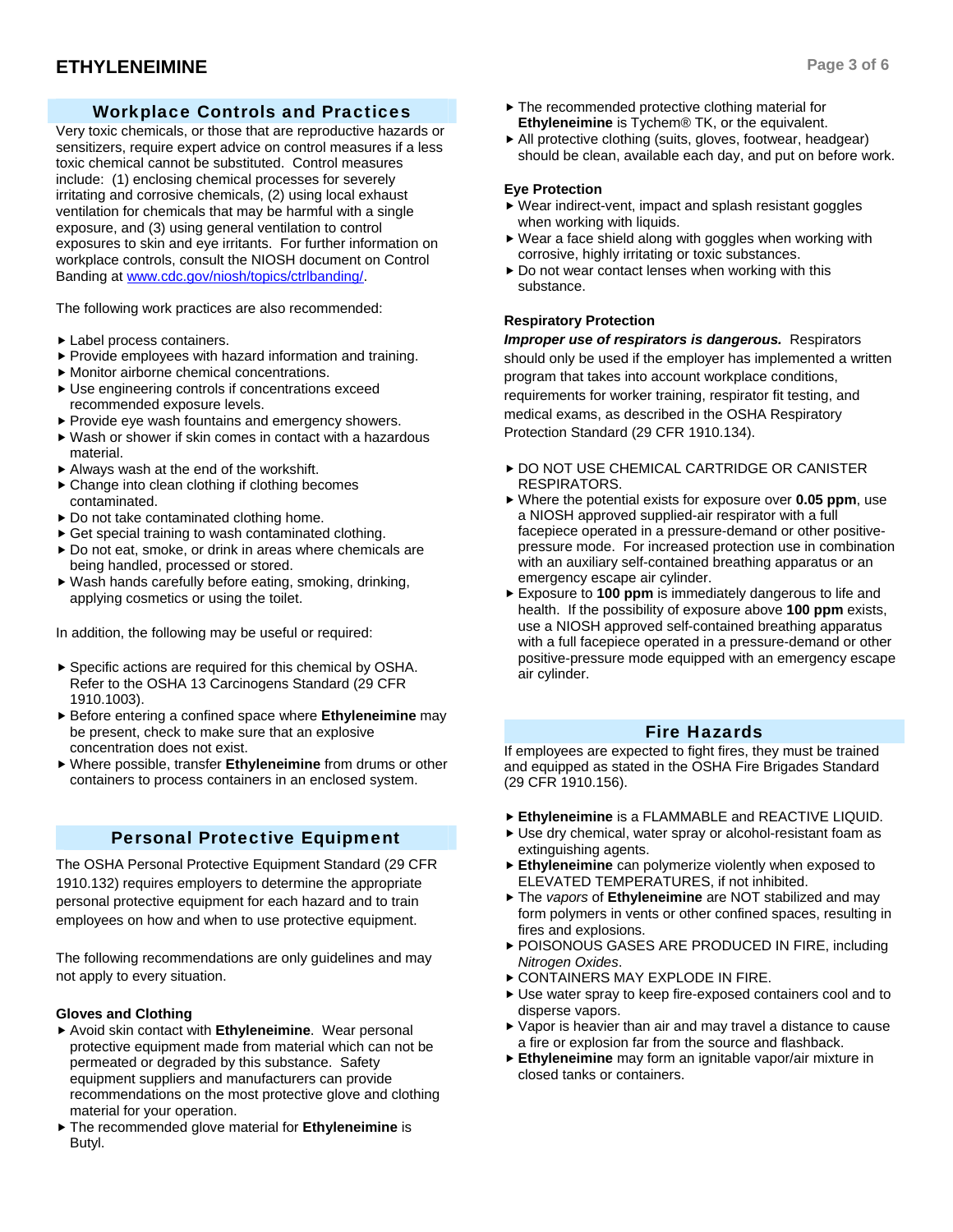### Spills and Emergencies

If employees are required to clean-up spills, they must be properly trained and equipped. The OSHA Hazardous Waste Operations and Emergency Response Standard (29 CFR 1910.120) may apply.

If **Ethyleneimine** is spilled or leaked, take the following steps:

- $\blacktriangleright$  Evacuate personnel and secure and control entrance to the area.
- $\blacktriangleright$  Eliminate all ignition sources.
- f Absorb liquids in dry sand, earth, or a noncombustible material and place into sealed containers for disposal.
- $\blacktriangleright$  Ventilate area of spill or leak.
- ▶ Keep Ethyleneimine out of confined spaces, such as sewers, because of the possibility of an explosion.
- ▶ DO NOT wash into sewer.
- $\blacktriangleright$  It may be necessary to contain and dispose of **Ethyleneimine** as a HAZARDOUS WASTE. Contact your state Department of Environmental Protection (DEP) or your regional office of the federal Environmental Protection Agency (EPA) for specific recommendations.

## Handling and Storage

Prior to working with **Ethyleneimine** you should be trained on its proper handling and storage.

- $\triangleright$  A regulated, marked area should be established where **Ethyleneimine** is handled, used or stored as required by the OSHA 13 Carcinogens Standard (29 CFR 1910.1003).
- **Ethyleneimine** can polymerize violently, if not inhibited, when exposed to ELEVATED TEMPERATURES; OXIDIZING AGENTS (such as PERCHLORATES, PEROXIDES, PERMANGANATES, CHLORATES, NITRATES, CHLORINE, BROMINE and FLUORINE); and STRONG ACIDS (such as HYDROCHLORIC, SULFURIC and NITRIC).
- **Ethyleneimine** reacts with SODIUM HYPOCHLORITE to form explosive *1-Chloroazidine*.
- ▶ Contact with SILVER and ALUMINUM may result in the formation of explosive compounds.
- $\blacktriangleright$  Store in tightly closed containers in a cool, well-ventilated area away from HEAT, SUNLIGHT, and WATER.
- $\triangleright$  Sources of ignition, such as smoking and open flames, are prohibited where **Ethyleneimine** is used, handled, or stored.
- $\blacktriangleright$  Metal containers involving the transfer of **Ethyleneimine** should be grounded and bonded.
- $\blacktriangleright$  Use explosion-proof electrical equipment and fittings wherever **Ethyleneimine** is used, handled, manufactured, or stored.
- $\blacktriangleright$  Use only non-sparking tools and equipment, especially when opening and closing containers of **Ethyleneimine**.

## Occupational Health Information Resources

The New Jersey Department of Health offers multiple services in occupational health. These services include providing informational resources, educational materials, public presentations, and industrial hygiene and medical investigations and evaluations.

#### **For more information, please contact:**

 New Jersey Department of Health Right to Know PO Box 368 Trenton, NJ 08625-0368 Phone: 609-984-2202 Fax: 609-984-7407 E-mail: rtk@doh.state.nj.us Web address: http://www.nj.gov/health/eoh/rtkweb

*The Right to Know Hazardous Substance Fact Sheets are not intended to be copied and sold for commercial purposes.*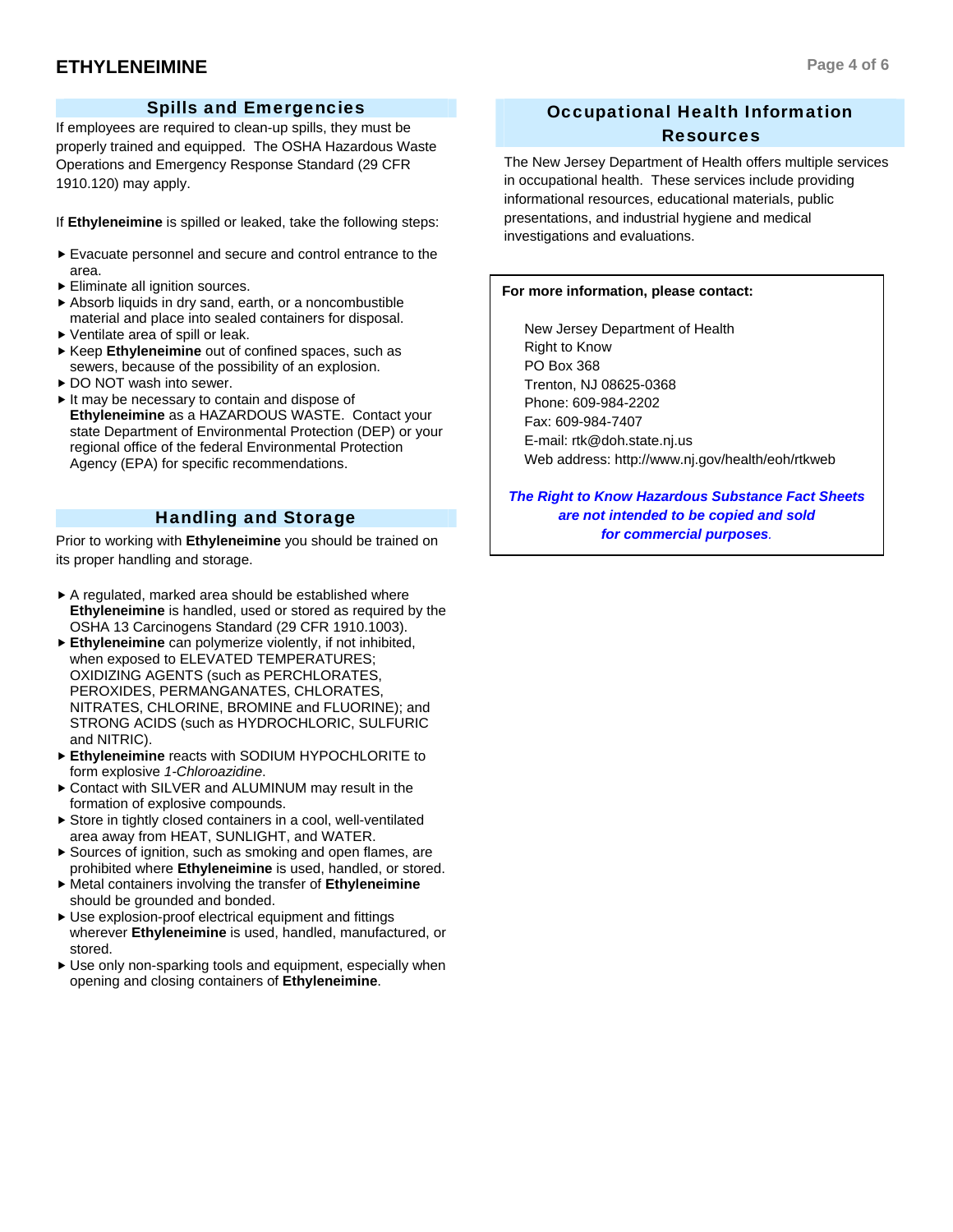## **ETHYLENEIMINE** Page 5 of 6

#### **GLOSSARY**

**ACGIH** is the American Conference of Governmental Industrial Hygienists. They publish guidelines called Threshold Limit Values (TLVs) for exposure to workplace chemicals.

**Acute Exposure Guideline Levels** (AEGLs) are established by the EPA. They describe the risk to humans resulting from once-in-a lifetime, or rare, exposure to airborne chemicals.

**Boiling point** is the temperature at which a substance can change its physical state from a liquid to a gas.

A **carcinogen** is a substance that causes cancer.

The **CAS number** is unique, identifying number, assigned by the Chemical Abstracts Service, to a specific chemical.

**CFR** is the Code of Federal Regulations, which are the regulations of the United States government.

A **combustible** substance is a solid, liquid or gas that will burn.

A **corrosive** substance is a gas, liquid or solid that causes destruction of human skin or severe corrosion of containers.

The **critical temperature** is the temperature above which a gas cannot be liquefied, regardless of the pressure applied.

**DEP** is the New Jersey Department of Environmental Protection.

**DOT** is the Department of Transportation, the federal agency that regulates the transportation of chemicals.

**EPA** is the Environmental Protection Agency, the federal agency responsible for regulating environmental hazards.

**ERG** is the Emergency Response Guidebook. It is a guide for emergency responders for transportation emergencies involving hazardous substances.

**Emergency Response Planning Guideline** (ERPG) values provide estimates of concentration ranges where one reasonably might anticipate observing adverse effects.

A **fetus** is an unborn human or animal.

A **flammable** substance is a solid, liquid, vapor or gas that will ignite easily and burn rapidly.

The **flash point** is the temperature at which a liquid or solid gives off vapor that can form a flammable mixture with air.

**IARC** is the International Agency for Research on Cancer, a scientific group.

**Ionization Potential** is the amount of energy needed to remove an electron from an atom or molecule. It is measured in electron volts.

**IRIS** is the Integrated Risk Information System database on human health effects that may result from exposure to various chemicals, maintained by federal EPA.

**LEL** or **Lower Explosive Limit**, is the lowest concentration of a combustible substance (gas or vapor) in the air capable of continuing an explosion.

**mg/m3** means milligrams of a chemical in a cubic meter of air. It is a measure of concentration (weight/volume).

A **mutagen** is a substance that causes mutations. A **mutation** is a change in the genetic material in a body cell. Mutations can lead to birth defects, miscarriages, or cancer.

**NFPA** is the National Fire Protection Association. It classifies substances according to their fire and explosion hazard.

**NIOSH** is the National Institute for Occupational Safety and Health. It tests equipment, evaluates and approves respirators, conducts studies of workplace hazards, and proposes standards to OSHA.

**NTP** is the National Toxicology Program which tests chemicals and reviews evidence for cancer.

**OSHA** is the federal Occupational Safety and Health Administration, which adopts and enforces health and safety standards.

**PEOSHA** is the New Jersey Public Employees Occupational Safety and Health Act, which adopts and enforces health and safety standards in public workplaces.

**Permeated** is the movement of chemicals through protective materials.

**ppm** means parts of a substance per million parts of air. It is a measure of concentration by volume in air.

**Protective Action Criteria** (PAC) are values established by the Department of Energy and are based on AEGLs and ERPGs. They are used for emergency planning of chemical release events.

A **reactive** substance is a solid, liquid or gas that releases energy under certain conditions.

**STEL** is a Short Term Exposure Limit which is usually a 15 minute exposure that should not be exceeded at any time during a work day.

A **teratogen** is a substance that causes birth defects by damaging the fetus.

**UEL** or **Upper Explosive Limit** is the highest concentration in air above which there is too much fuel (gas or vapor) to begin a reaction or explosion.

**Vapor Density** is the ratio of the weight of a given volume of one gas to the weight of another (usually *Air*), at the same temperature and pressure.

The **vapor pressure** is a force exerted by the vapor in equilibrium with the solid or liquid phase of the same substance. The higher the vapor pressure the higher concentration of the substance in air.